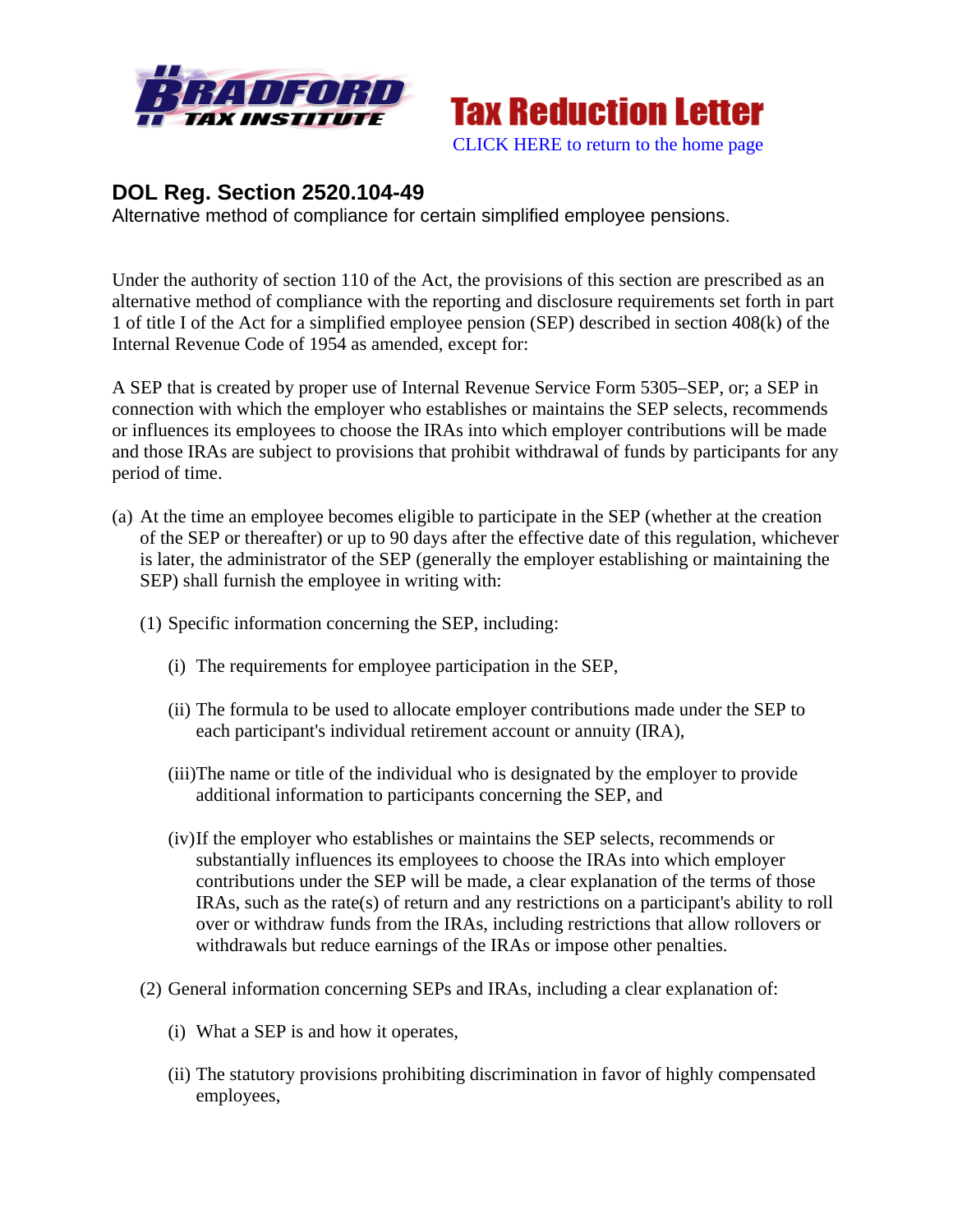- (iii)A participant's right to receive contributions under a SEP-and the allowable sources of contributions to a SEP-related IRA (SEP-IRA),
- (iv)The statutory limits on contributions to SEP-IRAs,
- (v) The consequences of excess contributions to a SEP-IRA and how to avoid excess contributions,
- (vi)A participant's rights with respect to contributions made under a SEP to his or her  $IRA(s)$ ,
- (vii) How a participant must treat contributions to a SEP-IRA for tax purposes,
- (viii) The statutory provisions concerning withdrawal of funds from a SEP-IRA and the consequences of a premature withdrawal, and
- (ix)A participant's ability to roll over or transfer funds from a SEP-IRA to another IRA, SEP-IRA, or retirement bond, and how such a rollover or transfer may be effected without causing adverse tax consequences.
- (3) A statement to the effect that:
	- (i) IRAs other than the  $IRA(s)$  into which employer contributions will be made under the SEP may provide different rates of return and may have different terms concerning, among other things, transfers and withdrawals of funds from the IRA(s),
	- (ii) In the event a participant is entitled to make a contribution or rollover to an IRA, such contribution or rollover can be made to an IRA other than the one into which employer contributions under the SEP are to be made, and
	- (iii)Depending on the terms of the IRA into which employer contributions are made, a participant may be able to make rollovers or transfers of funds from that IRA to another IRA.
- (4) A description of the disclosure required by the Internal Revenue Service to be made to individuals for whose benefit an IRA is established by the financial institution or other person who sponsors the IRA(s) into which contributions will be made under the SEP.
- (5) A statement that, in addition to the information provided to an employee at the time he or she becomes eligible to participate in a SEP, the administrator of the SEP must furnish each participant:
	- (i) Within 30 days of the effective date of any amendment to the terms of the SEP, a copy of the amendment and a clear written explanation of its effects, and
	- (ii) No later than the later of:
		- (A)January 31 of the year following the year for which a contribution is made,